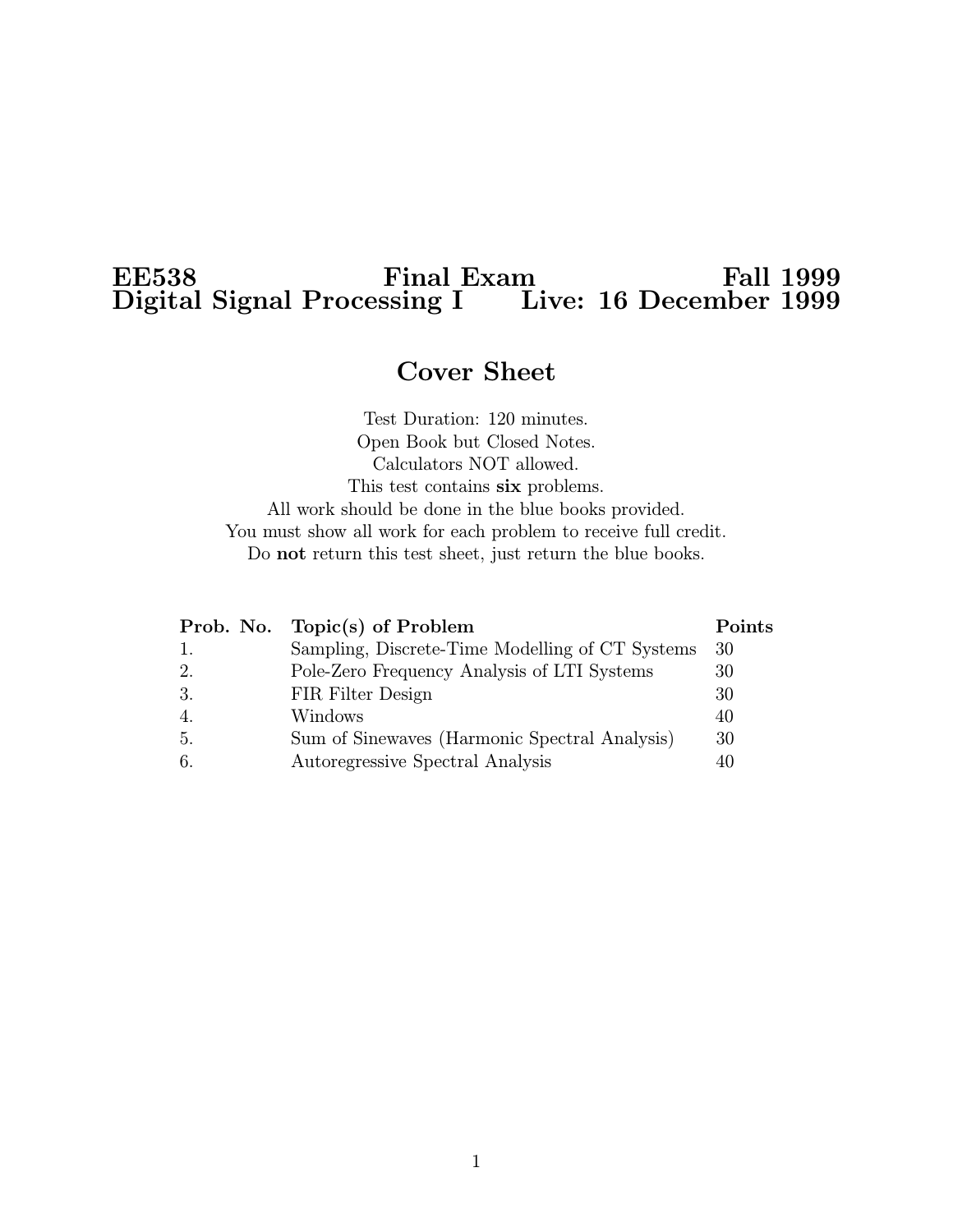Problem 1. [30 points] Consider the transmission of a pulse amplitude-modulated signal described by

$$
x(t) = \sum_{k=-\infty}^{\infty} b[k]p(t - kT_o)
$$

where  $b[n]$  are the information-bearing symbols being transmitted which be viewed as a discrete-time sequence. In binary phase-shift keying,  $b[n]$  is either "+1" or "-1" for all n.  $p(t)$  is the pulse symbol waveform and  $1/T_0$  is the bit rate. For this problem, sampling  $p(t)$ at TWICE the bit rate yields the discrete-time sequence

$$
\tilde{p}[n] = p\left(n\frac{T_o}{2}\right) = \{0, 1, 0, -2, \underbrace{4}_{\uparrow}, -2, 0, 1, 0\}
$$

At the receiver,  $x(t)$  arrives by both a direct path and a multipath reflection that arrives at a delay of  $\tau$  with the same strength as the direct path in-phase. The received signal,  $y(t)$ , may be modeled as:

$$
y(t) = x(t) * g(t)
$$

where ∗ denotes continuous time convolution and

$$
g(t) = \delta(t) + \delta(t - \tau) \tag{1}
$$

and  $\delta(t)$  is the Dirac Delta function.

Sampling  $y(t)$  at the bit rate,  $F_s = \frac{1}{T_o}$ , it is easily shown that the resulting sequence  $y[n] = y(nT_o)$  may be modeled as having been generated by the following discrete-time system

$$
\begin{array}{c}\n\text{symbol} \\
\text{sequence} \\
\text{sequence}\n\end{array}\n\quad\n\begin{array}{c}\n\text{b[n]} \longrightarrow \text{h[n]} \\
\text{h[n]} \longrightarrow \text{y[n]= y (n T_0)\n\end{array}
$$

- (a) For the case of  $\tau = T_o$  in  $g(t)$  defined in Eqn. (1), determine the impulse response  $h[n]$  above for all n so that the output  $y[n]$  is  $y(nT<sub>o</sub>)$  as specified. You answer should specify the numerical values of  $h[n]$ .
- (b) Repeat (a) for the case of  $\tau = \frac{T_o}{2}$ .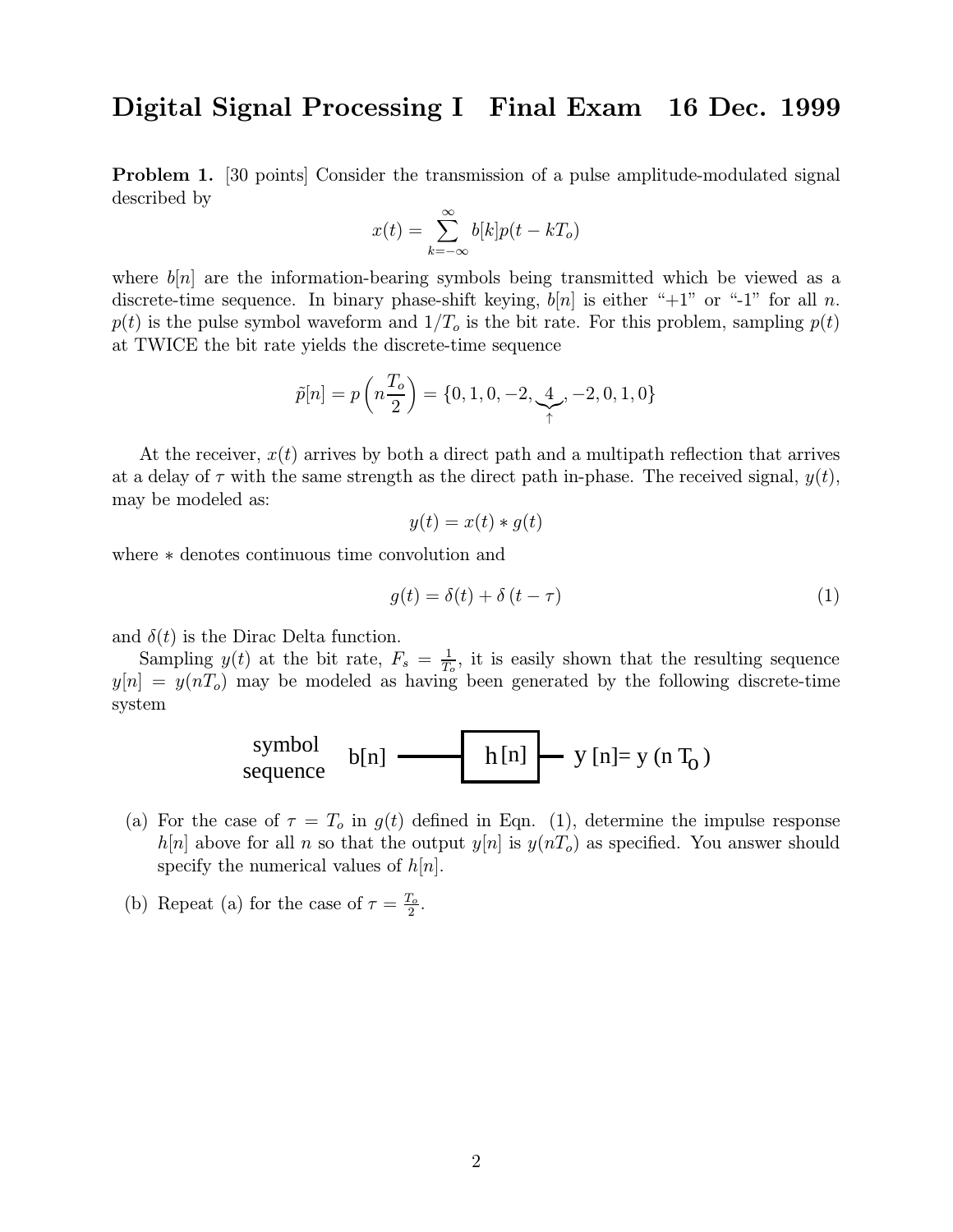Problem 2. [30 points] Consider the causal LTI described by the difference equation

$$
y[n] = \frac{1}{2}y[n-1] + \frac{1}{2}x[n] - x[n-1]
$$

The transfer function for this system is

$$
H(z) = \left(\frac{1}{2}\right) \frac{z-2}{z-\frac{1}{2}}
$$

- (a) Plot the pole-zero diagram for this system.
- (b) Plot the magnitude of the frequency response for this system over  $-\pi < \omega < \pi$ . Hint: Analyze  $H(\omega) = \sqrt{H^*(\omega)H(\omega)}$ , where  $H(\omega)$  is  $H(z)$  is evaluated on the unit circle.

#### Problem 3. [30 points]

Let  $h[n], n = 0, 1, 2$ , be the impulse response of an FIR filter of length  $M = 3$ . The frequency response of the filter is the DTFT

$$
H(\omega) = \sum_{n=0}^{2} h[n]e^{-j\omega n}
$$

Suppose we desire to design a LPF with passband edge,  $\omega_p = \pi/2$ . The design criterion for selecting the filter coefficients,  $\{h[0], h[1], h[2]\}$ , is to maximize the ratio of the energy in the passband to the total energy, i.e.,

$$
\begin{array}{cc}\nMaximize & \frac{1}{2\pi} \int_{-\omega_p}^{\omega_p} |H(\omega)|^2 d\omega \\
\{h[0], h[1], h[2]\} & \frac{1}{2\pi} \int_{-\pi}^{\pi} |H(\omega)|^2 d\omega\n\end{array}
$$

where  $\omega_p = \pi/2$ . Determine the specific numerical values of  $\{h[0], h[1], h[2]\}$  that meet this design criterion, i. e., solve the above optimization problem. Clearly indicate the steps required in arriving at the solution and show all work.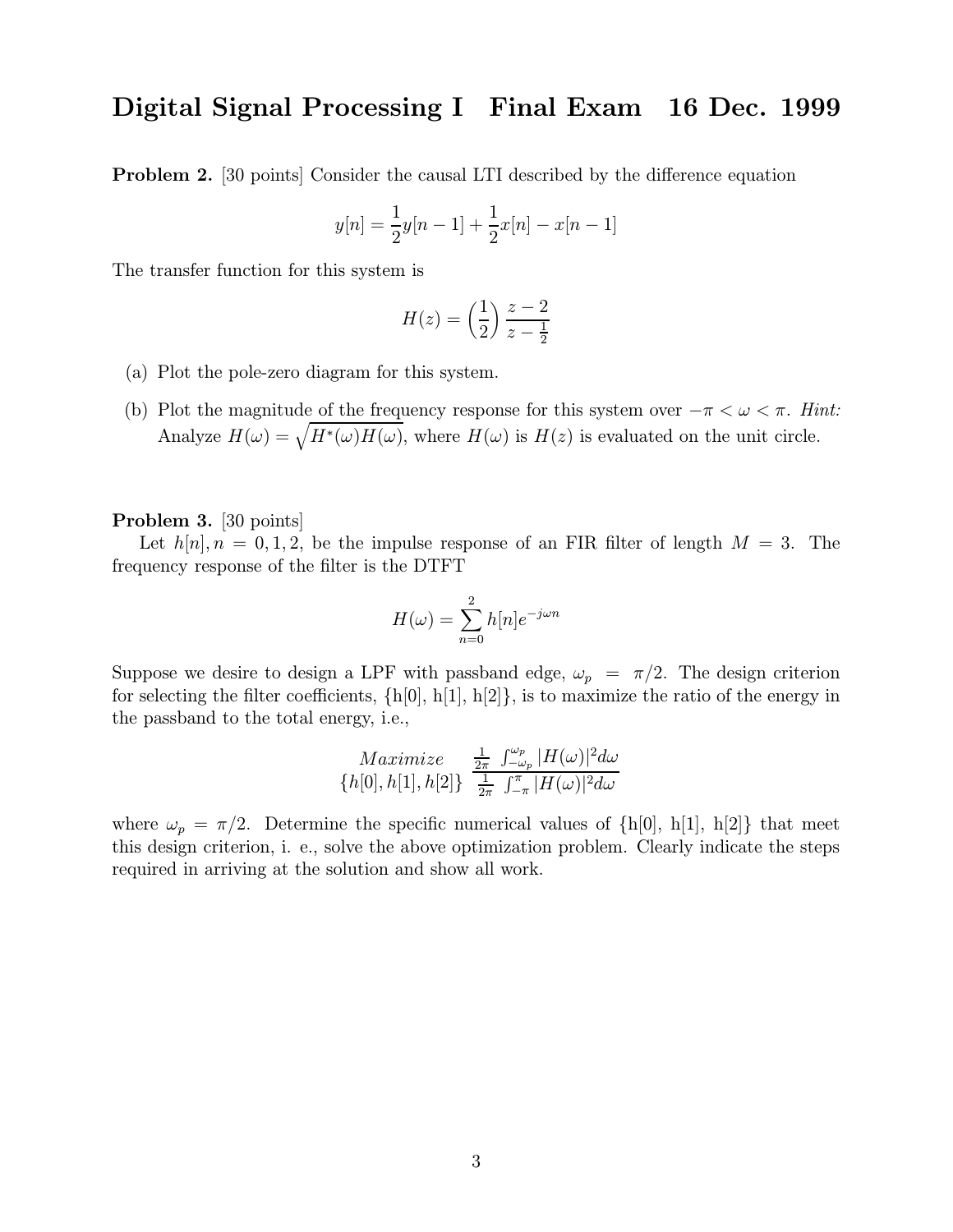**Problem 4.** [40 points] Consider the following window of length  $M-1$ , where M is an even number.

$$
w[n] = e^{j\frac{\pi}{M}n} \left\{ u[n] - u[n - \frac{M}{2}] \right\} * e^{-j\frac{\pi}{M}n} \left\{ u[n] - u[n - \frac{M}{2}] \right\}
$$

This "new" window (which is different from the one analyzed in Problem 2 of Exam 3) is obtained as the convolution of one rectangular window of length  $\frac{M}{2}$  modulated by  $e^{j\frac{\pi}{M}n}$  with another rectangular window of length  $\frac{M}{2}$  modulated by  $e^{-j\frac{\pi}{M}n}$ .

- (a) Determine a closed-form expression for  $w[n]$  (that is, determine a simple analytical expression for the result obtained from performing the convolution.) Sketch  $w[n]$  for  $n = 0, 1, ..., M - 2.$
- (b) Is  $w[n]$  a symmetric or anti-symmetric window? Briefly justify your answer (that is, don't just guess.)
- (c) Let  $W(\omega)$  denote the DTFT of  $w[n]$ . Determine a closed-form expression for  $W[\omega]$ . Plot the magnitude  $|W(\omega)|$  over  $-\pi < \omega < \pi$  showing as much detail as possible. Explicitly point out the numerical values of the specific frequencies for which  $|W(\omega)| = 0$ .
- (d) Analysis of mainlobe width of  $W(\omega)$ : What is the null-to-null mainlobe width of  $W(\omega)$ ? Is the mainlobe width of  $W(\omega)$  the same, larger, or smaller than the mainlobe width of the DTFT of a rectangular window of the same length,  $M - 1$ ? Briefly explain.
- (e) Analysis of peak sidelobe of  $W(\omega)$ : Is the peak sidelobe of  $W(\omega)$  the same, larger, or smaller than the peak sidelobe of the DTFT of a rectangular window of the same length,  $M - 1$ ? Briefly explain your answer.
- (f) Analysis of sidelobes of  $W(\omega)$ : What about the sidelobes other than the peak sidelobe? That is, excluding the mainlobe and the first peak sidelobe on either side of the mainlobe, are the sidelobes of  $W(\omega)$  the same, larger, or smaller than the sidelobes of the DTFT of a rectangular window of the same length,  $M-1$ ? Briefly explain.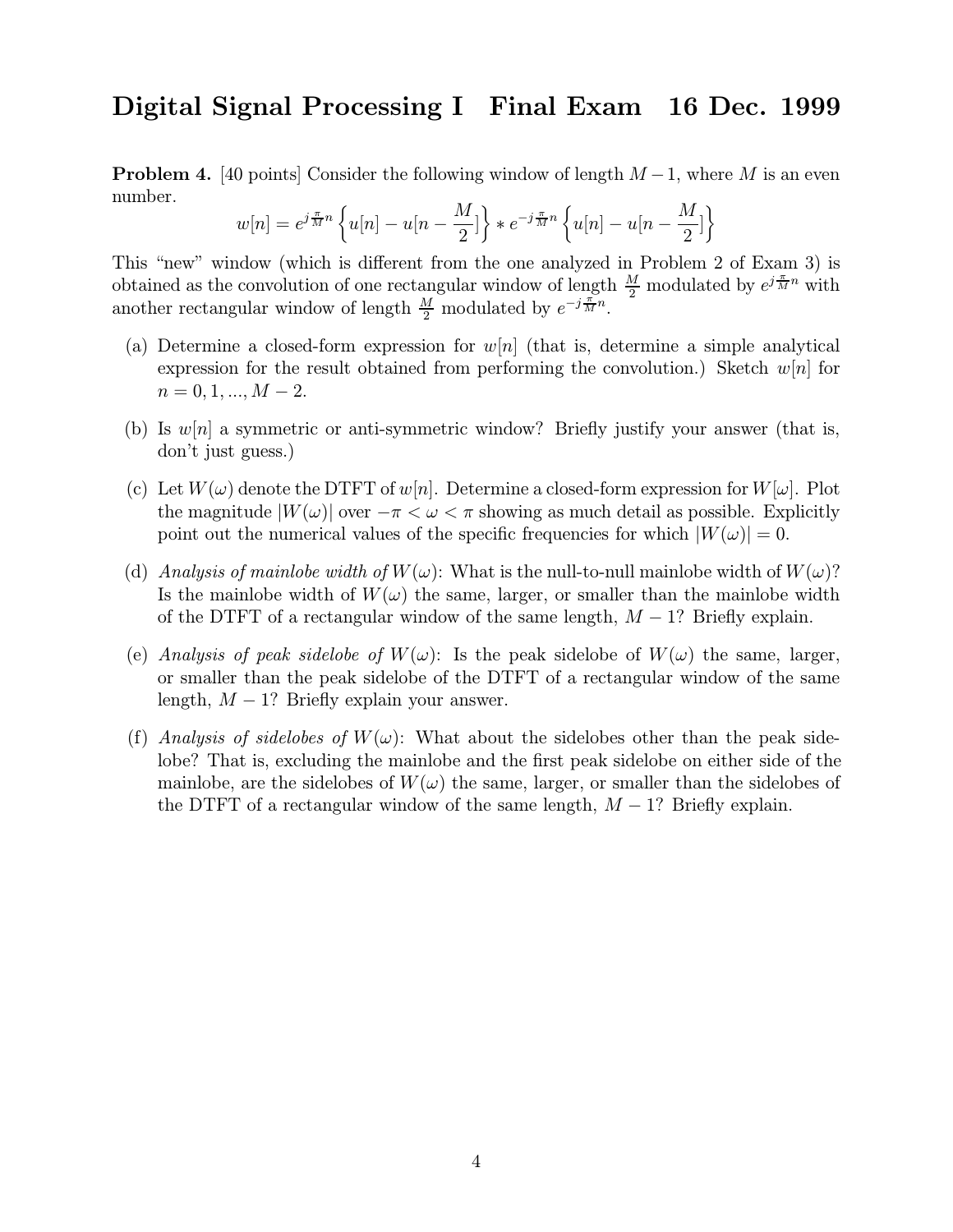Problem 5. [30 points]

Let  $x[n]$  be a discrete-time random process containing one real-valued sinewave plus noise as described by

$$
x[n] = A\cos(\omega_0 n + \Theta) + \nu[n],
$$

where the amplitude, A, and frequency,  $\omega_0$ , of the sinusoid are each deterministic but unknown constants and  $\Theta$  is a random variable uniformly distributed over a  $2\pi$  interval.  $\nu[n]$ is a white noise process with autocorrelation  $r_{\nu\bar{\nu}}[m] = E\{\nu[n]\nu^*[n-m]\} = \delta[m].$ 

You are given the following three values of the true autocorrelation sequence  $r_{xx}[m] =$  $E\{x[n]x^{*}[n-m]\}$ :

$$
r_{xx}[0] = 3; \t r_{xx}[1] = 1; \t r_{xx}[2] = -1
$$

- (a) Knowing that  $r_{xx}[m]$  satisfies  $r_{xx}[m] = -a_1r_{xx}[m-1] a_2r_{xx}[m-2] + \sigma_w^2\delta[m]$ , determine the numerical values of  $a_1$  and  $a_2$ .
- (b) Determine the numerical value of  $r_{xx}[3]$ .
- (c) Plot the spectral density  $S_{xx}(\omega) = \sum_{n=0}^{\infty}$  $n=-\infty$  $r_{xx}[m]e^{-jm\omega}$  over  $-\pi \leq \omega \leq \pi$ .